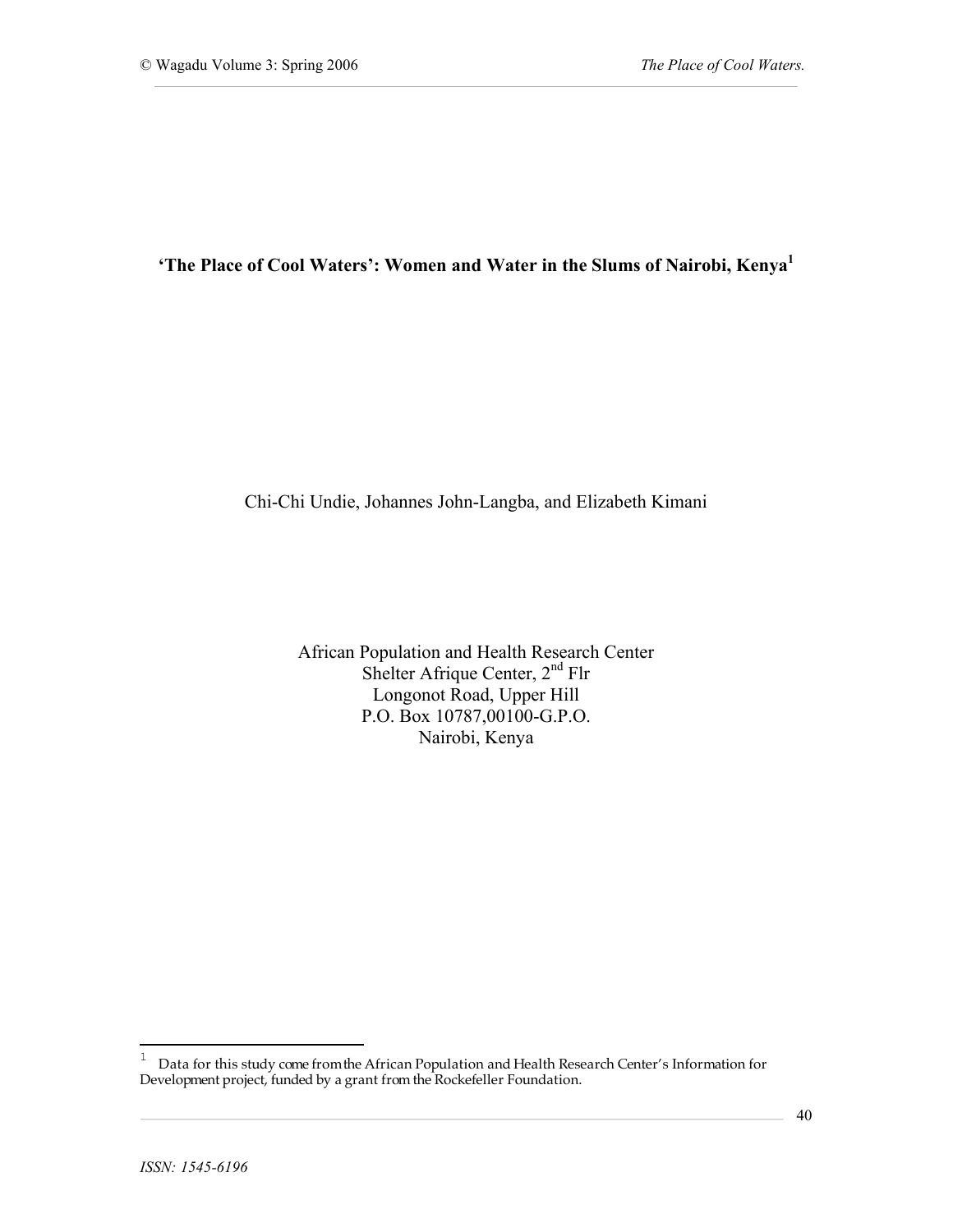#### **Abstract**

In this paper, we explore how women and young girls in two informal settlements in Nairobi, Kenya, are affected by water in its various forms. We analyze sixteen focus group discussions with women, girls in school, and girls out of school, focusing on their unique water experiences and concerns. Drawing on the strengths of qualitative data, we thickly describe how women navigate the water challenges prevalent in the urban slum context.

### **Introduction**

Although water has come to be recognized as a fundamental and inalienable human right that should be accessible to all individuals, access to this resource continues to elude many women around the world (WWDR, 2003). Approximately 2.2 million people in developing countries die each year from diseases associated with the lack of access to sufficient and clean water (WSSCC, 2004). The hardest-hit by the crisis, more than half of the 1.2 billion people who do not have access to water are women (ibid.). Furthermore, in most developing countries, water provision and management at the domestic and community levels are usually the preserve of women and girls (Ekejiuba, 1995), some of whom, unlike their male counterparts, are estimated to spend over 8 hours a day transporting an average of 15 liters of water across 10-15 kilometer distances (UNIFEM, 2003). These responsibilities have important implications for the lives of women and young girls. As Obando (2003) points out, "the carrying of water not only causes them physical disorders, but also makes it difficult for them to get involved in activities such as education, income generation, politics, leisure, and recreation." Moreover, this situation holds serious implications for achieving the Millennium Development Goals – to halve, by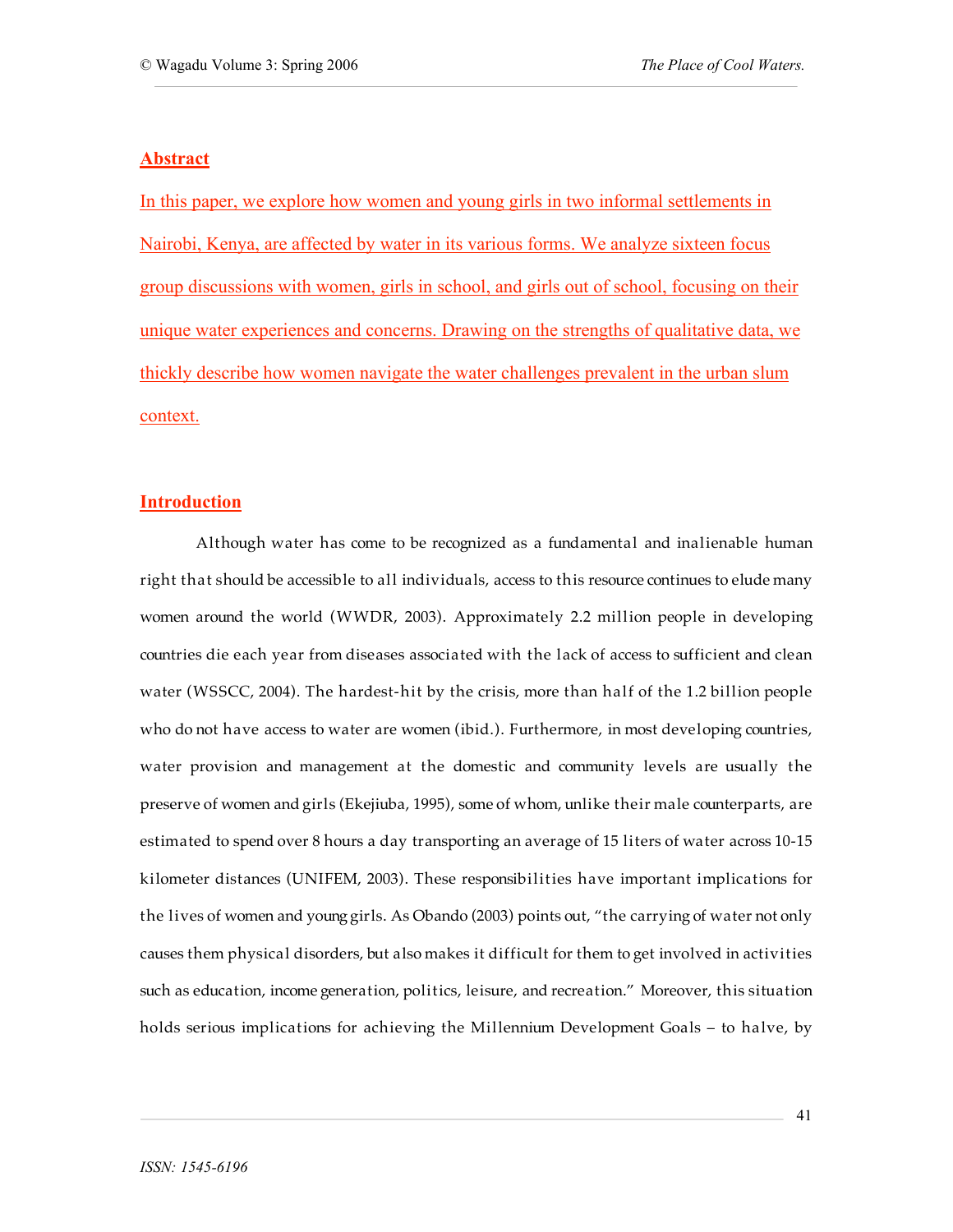2015, the proportion of people who are unable to reach, or to afford, safe drinking water (UN Millennium Declaration, 2000).

Water management should not be construed as an easy task. In their roles as water providers and managers, women must sometimes negotiate between the necessities of eating and performing important household chores – an involving task which may hamper their participation in broader societal activities and concerns (Obando, 2003). Securing water in itself can be a costly endeavor. Female slum-dwellers in Kenya pay at least five times more for one liter of water than their counterparts in the United States (IISD, 2004). Within Nairobi, slum-dwellers pay more for water than their non-slum peers connected to the city supply.

Estimations place 60 percent of Nairobi's population of 2.3 million in informal settlements (MDC, 1993). Incongruously, the slum population occupies a mere 5 percent of Nairobi's residential land (APHRC, 2002). This disproportionate percentage necessitates an appreciation of the barriers and coping strategies peculiar to women and young girls in urban settings. Appropriate policy formulation is impossible without it. To this end, we describe in this paper the experiences of female slum-dwellers, particularly how they are affected by water in its many forms. We use data from a qualitative study of two informal settlements in Nairobi, Kenya to explore two main questions, namely: What are the economical consequences of the shortage of water and of the access to water supply in urban slums? What strategies do women in urban milieux employ to mitigate these consequences?

The theoretical account of the 'urban advantage' has been a major factor in the relative dearth of attention given tourban populations vis-à-vis their rural counterparts in Africa. The pervasive view has been that health and living conditions are more favorable in urban versus rural African contexts (Kuate-Defo, 1996; Lalou & Legrand, 1997). This perception is not farfetched. Studies that describe the binary oppositions betweenurban and rural settings (in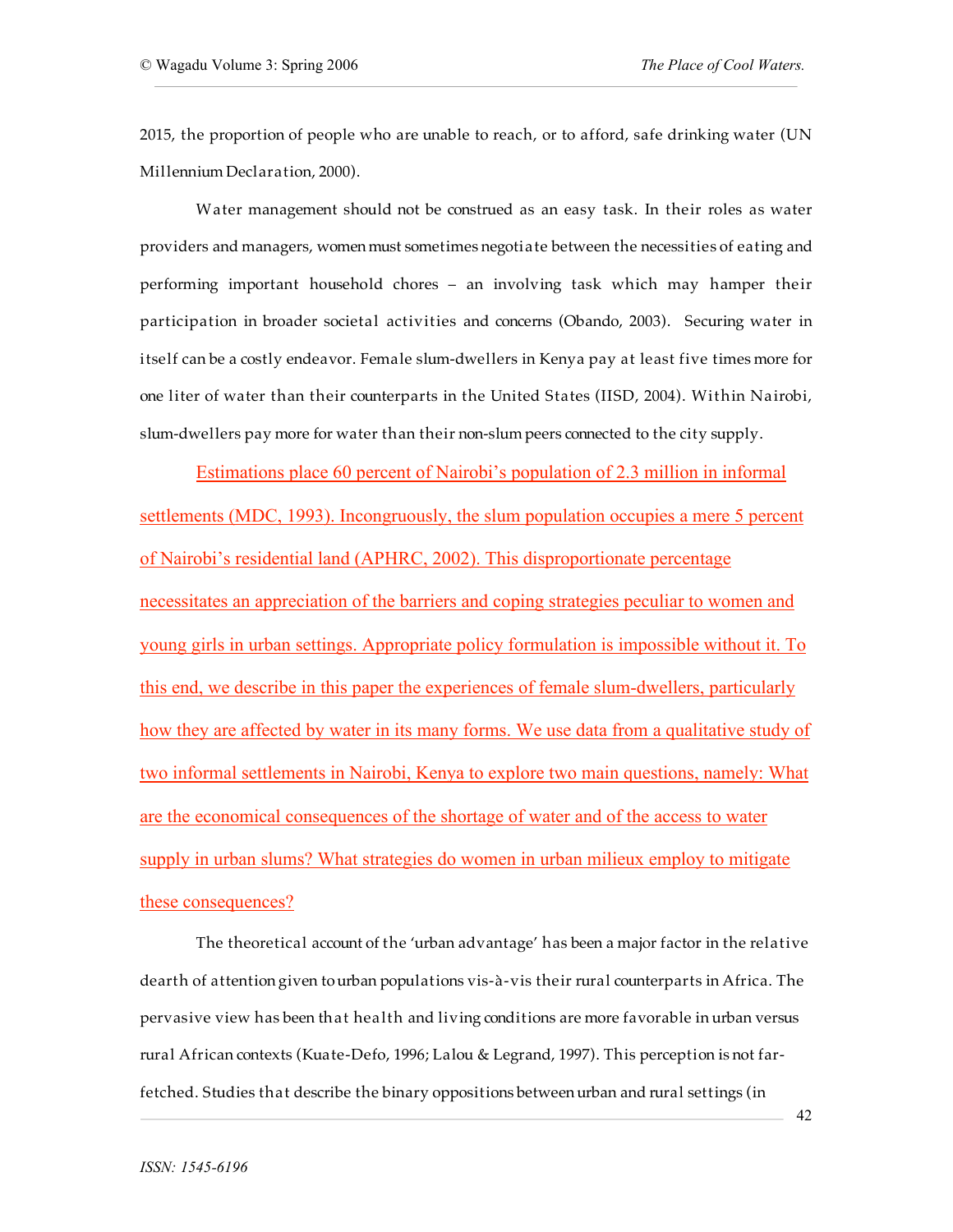which one represents wealth/advantage, and the other, poverty/disadvantage) abound. A growing body of literature, however, suggests that in the African context, urbanization and economic decline have occurred in tandem – an atypical phenomenon that has had a negative impact on living conditions, social services, and health in numerable urban settings (Brockerhoff & Brennan, 1998; Zulu *et al.*, 2000; Fotso, 2005 ). It is within this emerging theoretical framework, which questions the urban advantage, that we have placed this paper.

#### **The Study Context**

The fieldwork for this study was carried out in two informal settlements, namely Korogocho and Viwandani. The exact number of slums in Nairobi is difficult to determine, as new informal settlements are known to develop routinely. An increase in the number informal settlement villages (from 50 to 134) within the divisional boundaries of Nairobi between 1971 and 1995 has been noted, however (UN-HABITAT, 2003). Korogocho and Viwandani were purposively selected because of the presence of a routine urban Demographic Surveillance System (DSS) in each community, which is managed by the African Population and Health Research Center (APHRC), and which formed the framework for the project from which the data for this study were derived. Prior to the introduction of a DSS into the two slums in 2001, both slums were noted as having high infant mortality rates, as having profited from relatively few community-based interventions, and as being comparable in terms of size.

Historically, water and sanitation planning issues in Nairobi have been politicized in a manner that has left slum settings marginalized, in contrast to middle class neighborhoods and businesses. Nangulu-Ayuku's (2000) historical account of the politicization of water, disease, and sanitation problems posits that by 1912, the European, Asian, and African population in Nairobi began to burgeon as a result of the city's designation as the railway headquarters. Africans in Nairobi, however, were viewed by the colonial administration as visitors to the urban area, with permanent residence in their rural homes. Furthermore, the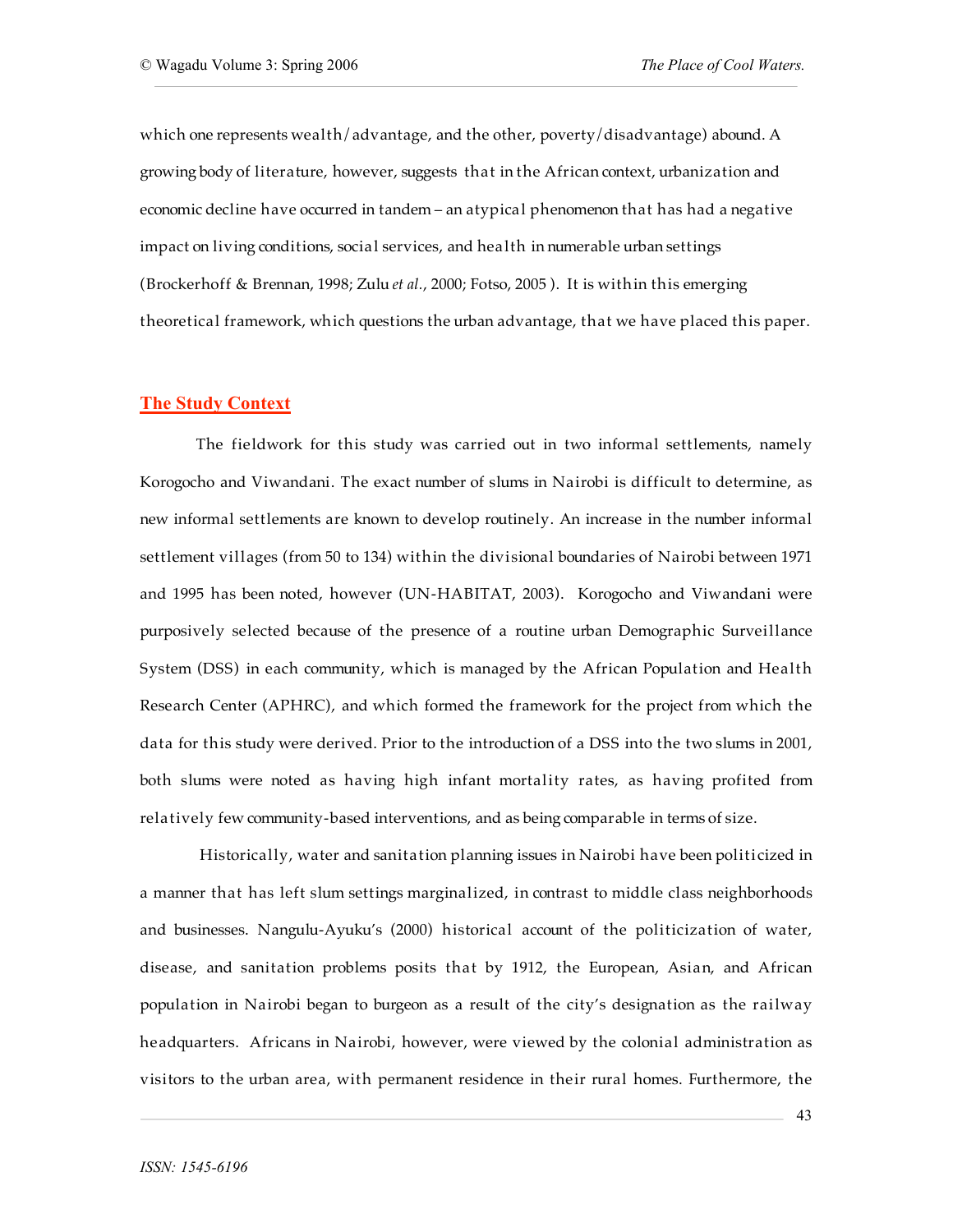deliberate lack of provision of adequate public housing for this population was considered an important deterrent to further migration of Africans – who, under the European gaze, were seen as repositories of disease, crime, and economic burden – to Nairobi. Racial segregation along commercial and residential lines, thus, became the government policy around the planning of Nairobi town. While this served to uphold the economic and political hegemony of the Europeans, African migrants to Nairobi were obligated to construct and reside in slum settlements with the customary poor living conditions.

Little seems to have changed almost a century later. Congestion, a lack of basic infrastructure such as roads, inadequate public services such as education and health, poor sanitation, and extensive violence and insecurity typify the characteristics of urban informal settlements in Nairobi today (see, for example, APHRC, 2002; Zulu, Dodoo and Ezeh, 2002; Mugisha and Zulu, 2004). Korogocho and Viwandani present no departure from this norm. Much like other slums, there is a high unemployment rate and a dearth of productive investment in our two study communities. Basic public services such as affordable and clean water, access to electricity and stable sources of income are lacking. Dwelling units are constructed with substandard material such iron sheets or mud and timber, with average measurements of 10 by 10 ft. Public schools within the two slum communities are non-existent, with children of slumdwellers often attending conveniently-located informal schools as a result. It is important to note that informal settlements are not recognized as legal settlements in Kenya. Consequently, provision of basic services to these areas is a complex issue, yet to be considered a government obligation.

The informal settlement of Korogocho is several decades old, having developed on land originally owned by an individual, in addition to the City Council's left-over reserve land on the banks of Nairobi and Gitathuru rivers. It is 12 kilometers from the city center. Households in close proximity to the rivers are known to use this polluted water source for bathing and laundry purposes. Viwandani is an informal settlement that developed more recently than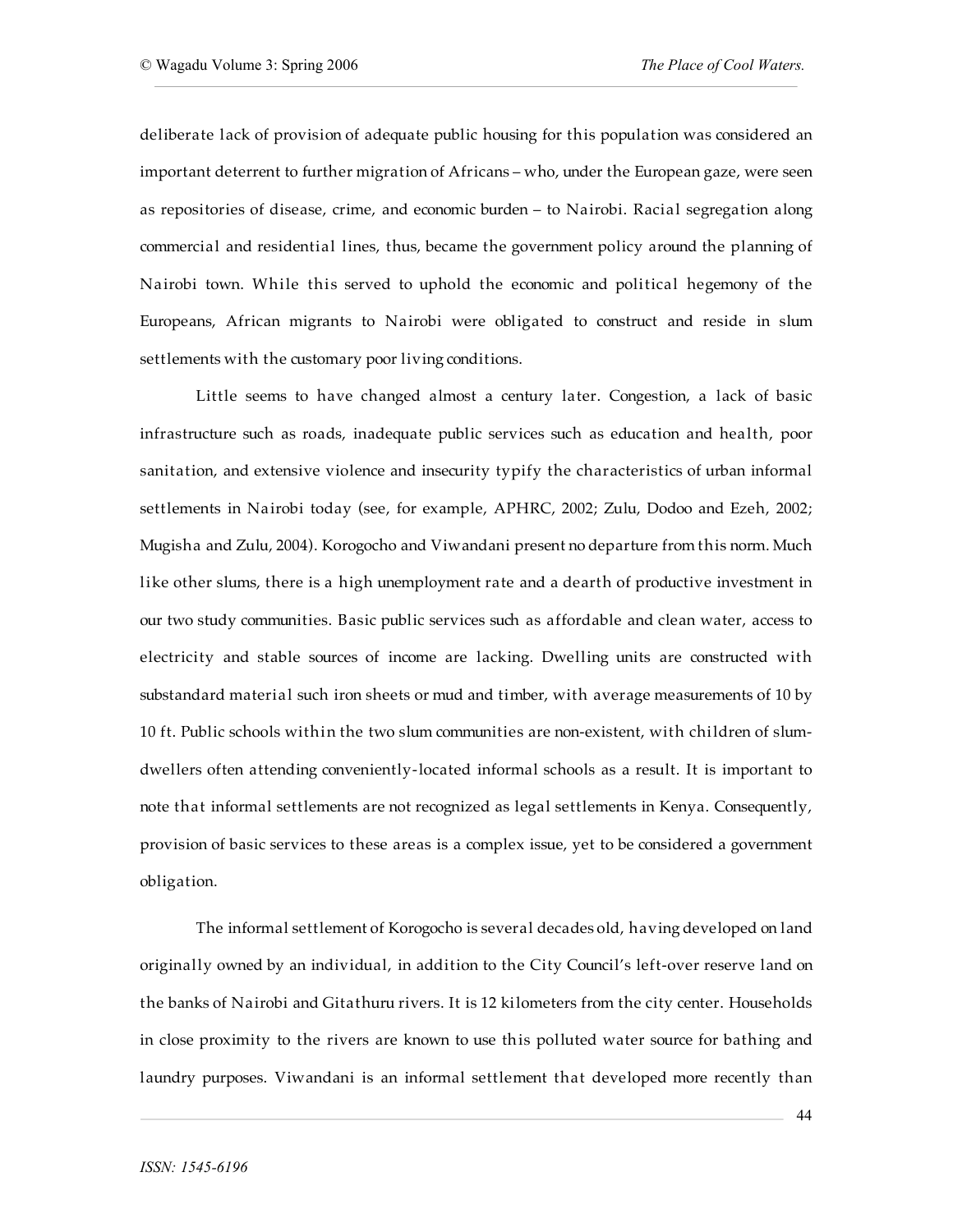Korogocho. Situated in close proximity to the city's industrial area (and about 7 kilometers from the city center), many of its employed residents work in the nearby industries. Viwandani slum developed on left-over City Council reserve land on the banks of Nairobi river. This informal settlement is bounded on the south by the Ngong river, a water source perpetually contaminated by industrial waste.

### **Description of Study Participants and Procedures**

This study was part of a larger qualitative endeavor involving 60 in-depth interviews (IDIs) and 32 focus group discussions (FGDs) with parents, community leaders, school personnel, youth in school, and out-of-school youth in the urban slum communities of Korogocho and Viwandani. The study, conducted in 2004, sought to clarify the linkages between food security, child health, and school drop-out from the perspective of the communities concerned. The major concerns of each community were discussed as a sort of ice-breaker for each FGD. Problems that had to do with water were consistently mentioned among the major concerns across the discussions and often led to rich information relevant to the food security, child health, and school drop-out issues that the original study sought tounderstand. For the purposes of this paper, however, we focus exclusively on the FGDs conducted with females, isolating all references made to water by women and girls in the two slum communities.

A concerted effort was made to recruit participants from the different zones in each community to ensure representation of the range of experiences. This process was facilitated by fieldworkers with years of experience in Korogocho and Viwandani due to their involvement in the ongoing DSS conducted in both communities by APHRC in Nairobi. Each FGD typically comprised 6-8 participants. The study participants we focus on in this paper include a total of 39 women, 44 girls in school, and 28 girls out of school, as shown in Table 1. Participants represent the range of the major ethnic groups found in Nairobi.

Table 1

45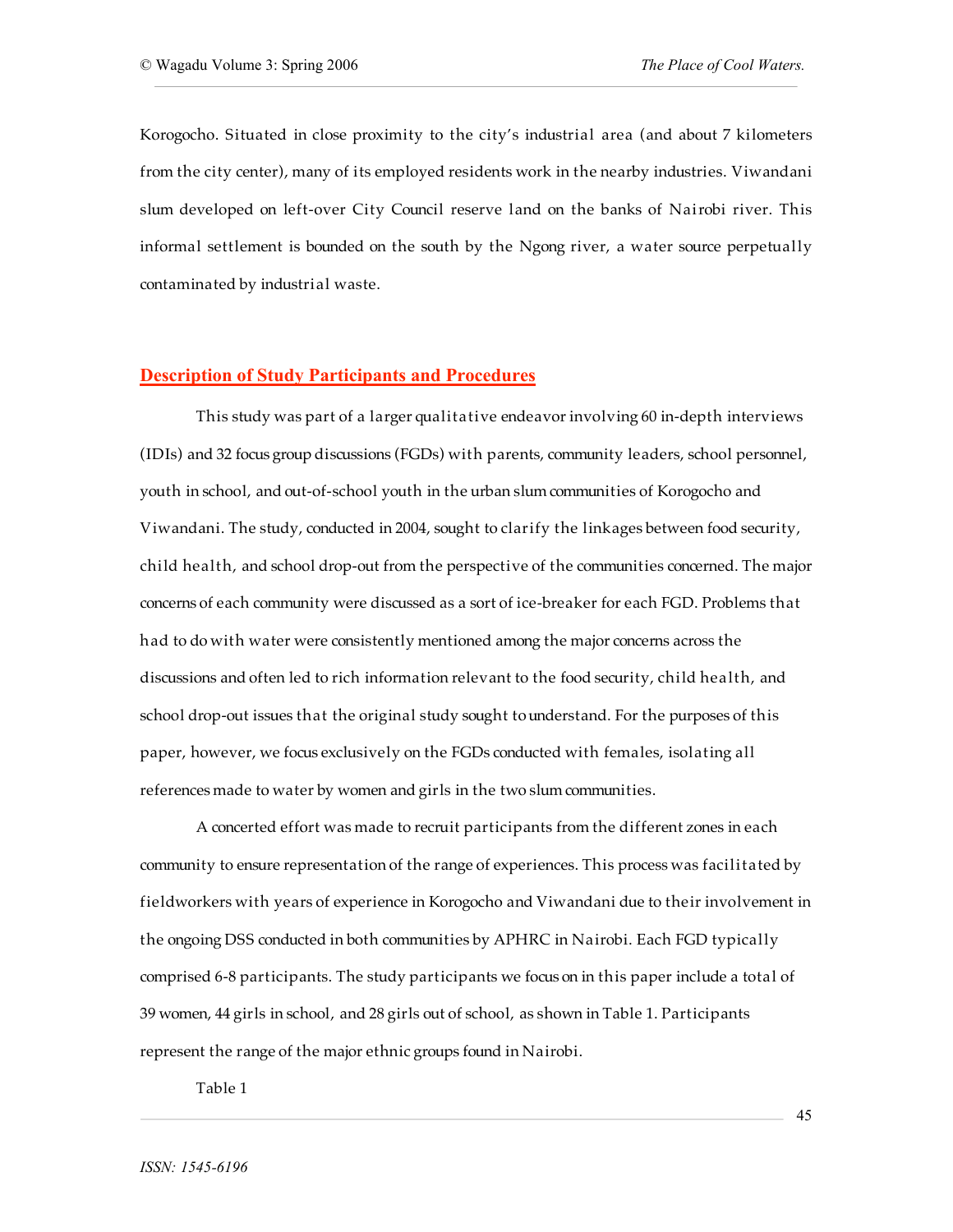| Community | Group                            | <b>Age Category</b> | No. Of Participants |
|-----------|----------------------------------|---------------------|---------------------|
| Korogocho | Women                            | 20-49 (Pilot)       | 6                   |
|           |                                  | $25-29$             | 6                   |
|           |                                  | 30-49               | 8                   |
|           | Girls in formal primary school   | $12 - 14$           | 8                   |
|           | Girls in informal primary school | $12 - 14$           | 8                   |
|           | Girls in secondary school        | $15-19$             | 6                   |
|           | Girls out of school              | $12 - 14$           | 8                   |
|           |                                  | $15-19$             | 8                   |
| Viwandani | Women                            | 20-49 (Pilot)       | $\overline{7}$      |
|           |                                  | $25-29$             | $\overline{5}$      |
|           |                                  | $30-49$             | $\overline{7}$      |
|           | Girls in formal primary school   | $12 - 14$           | $\overline{8}$      |
|           | Girls in informal primary school | $12 - 14$           | $\overline{8}$      |
|           | Girls in secondary school        | $15-19$             | 6                   |
|           | Girls out of school              | $12 - 14$           | $\overline{4}$      |
|           |                                  | $15-19$             | $\overline{8}$      |

FGDs were conducted by trained moderators in Kiswahili language at central locations such as the Chiefs' offices, church buildings, or community halls, and were typically 2 hours in length. The discussions were audiotaped, transcribed, and translated into English by the FGD moderators. A phenomenological approach (Creswell, 1998) was employed for data analysis as we were interested in understanding women's lived experiences and personal perceptions or accounts were water is concerned. We coded and analyzed the data thematically. Our findings have emanated from a content analysis of forty typed (double-spaced) pages of FGD data related to water issues in the slums of Korogocho and Viwandani.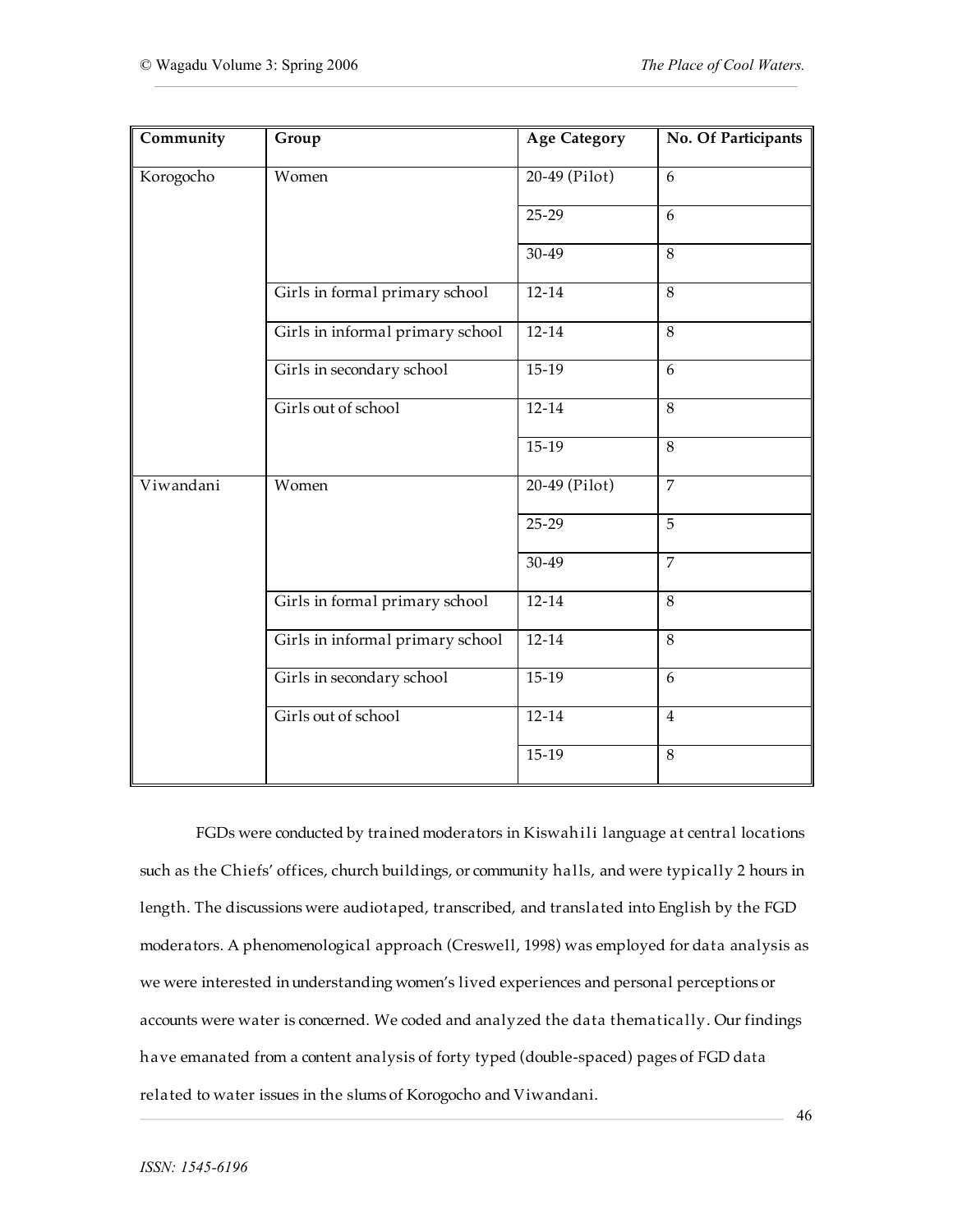### **Results**

## The Cost and Availability of Water

In all but one focus group discussion conducted with women and girls, water issues emerged as a major concernin both Korogocho and Viwandani. This pervasive issue shapes urban slum communities in ways best described by the study informants themselves. Their discussions provide a compelling portrait of the unique challenges women and girls face as residents of informal settlements. Some of the major challenges consistently reported have to do with the cost of water and its availability in the slums. Within informal settlements, where piped water is an anomaly, <sup>2</sup> having to pay for water on a minute-by-minute basis creates a tremendous challenge for women and young girls, who often assume the role of water managers in their families. Slum-dwellers pay approximately eight times more for water than their nonslum

counterparts in Nairobi. <sup>3</sup> The actual cost of water in these informal settlements fluctuates according to availability and location, as the following discussants explain:

|               | Respondent 2: We're used to buying water.                                                                                                                                                         |
|---------------|---------------------------------------------------------------------------------------------------------------------------------------------------------------------------------------------------|
| Moderator:    | How much do you pay for it?                                                                                                                                                                       |
|               | Respondent 2: 3 shillings per jerry can, whether big or small.                                                                                                                                    |
|               | Respondent 5: But there are times when the taps are dry and you can't even get any to buy. If<br>you're lucky, you can buy a 20-liter jerry can at 20 shillings, like from tomorrow<br>to Monday. |
| Moderator:    | So it disappears at a particular time of the week?                                                                                                                                                |
| Respondent 6: | Yes – from Friday to Monday. So, if you need to buy water, you go to the<br>factories.                                                                                                            |
| $\sqrt{1}$    |                                                                                                                                                                                                   |

(*Women, 20-49 years old, Viwandani, Pilot FGD*)

 $2$  By the ninth round of APHRC's DSS data collection (2005), indicators showed that the majority of people residing in Korogocho and Viwandani (93%) did not have piped water and were, thus, obligated to buy water as the need arose. Just slightly over 6% of residents in these communities had piped water in their residences or compounds.

<sup>&</sup>lt;sup>3</sup> Currently, non-slum residents of Nairobi pay a standard rate of 120 shillings for up to 10,000 liters of water.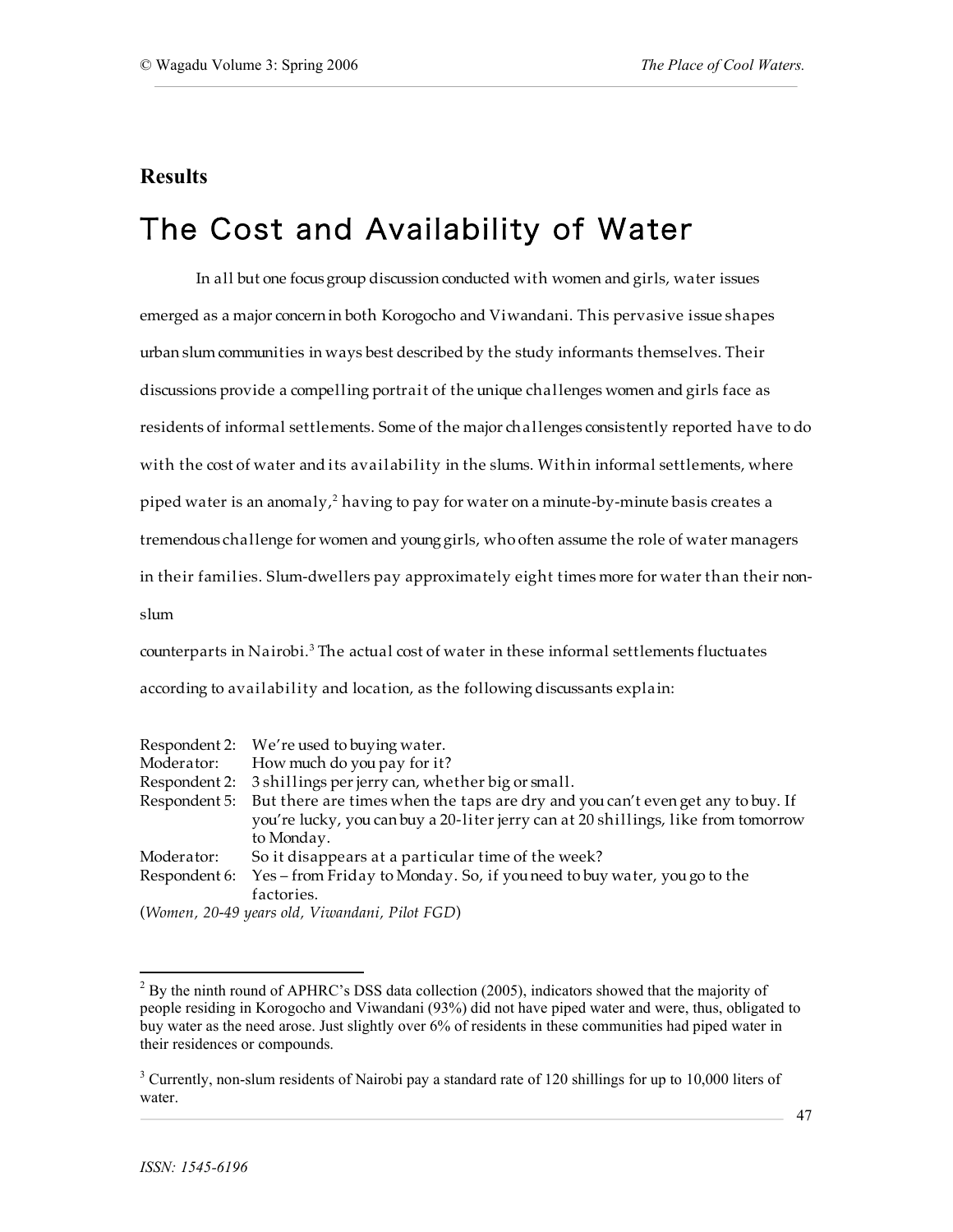Respondent 3: When there is no water, we buy it for 10 shillings.

Respondent 1: There was a time we had no water, so I had to spend all my cash to buy water. I didn't have any left to purchase food.

(*Women, 25-29 years old, Viwandani*)

Young girls in Korogocho provide deeper insight into the challenges of navigating water costs

and availability:

Respondent 8: Like last month, there was no water in the whole slum.

Respondent 7: When there is no water, we get help from the nearby companies (industries) because they are always supplied with water. You can raise some money as a group, go to the person in charge at the company and give him the cash. He will let you get at least one jerry can each. If he refuses, then you'll have to cope without the water.

Respondent 8: Without 'something small' [bribe], there is no water. Moderator: Who receives the bribe? Respondent 5: Whoever youmeet at the main entrance. (*Girls, 15-19 years old, in secondary school, Viwandani*)

The quality of water, when it is available, was also a voiced concern. From the descriptions of

discussants, quality is oftenclosely associated with availability:

| Respondent 5: If there is no clean water and you go to a food kiosk and ask for tea, which has |
|------------------------------------------------------------------------------------------------|
| milk, you will not know that the water used to cook that tea was dirty.                        |
| Respondent 4: For instance, when it rains, the tea is cooked using water that drains from the  |
| roofs. And when people relieve themselves in plastic bags, they throw their                    |
| feces on top of the same roofs.                                                                |
| (Women 25-29 years old Viwandani)                                                              |

(*Women, 25-29 years old, Viwandani*)

|               | Respondent 1: And you find that the water at the depot is saline and sold at 10 shillings.   |
|---------------|----------------------------------------------------------------------------------------------|
|               | Respondent 2: Sometimes, it smells of sewage.                                                |
| [All talking] |                                                                                              |
|               | Respondent 2: The water itself has germs, because it passes through the sewer lines.         |
|               | Respondent 3: You find that the water pipes pass through the same trench as the sewer lines, |
|               | which are usually very dirty, so if the water pipe bursts, then what do we do?               |
|               | Respondent 1: Take the water, which tastes like sewage, and boil it?                         |
|               | (Girls, 15-19 years old, in secondary school, Viwandani)                                     |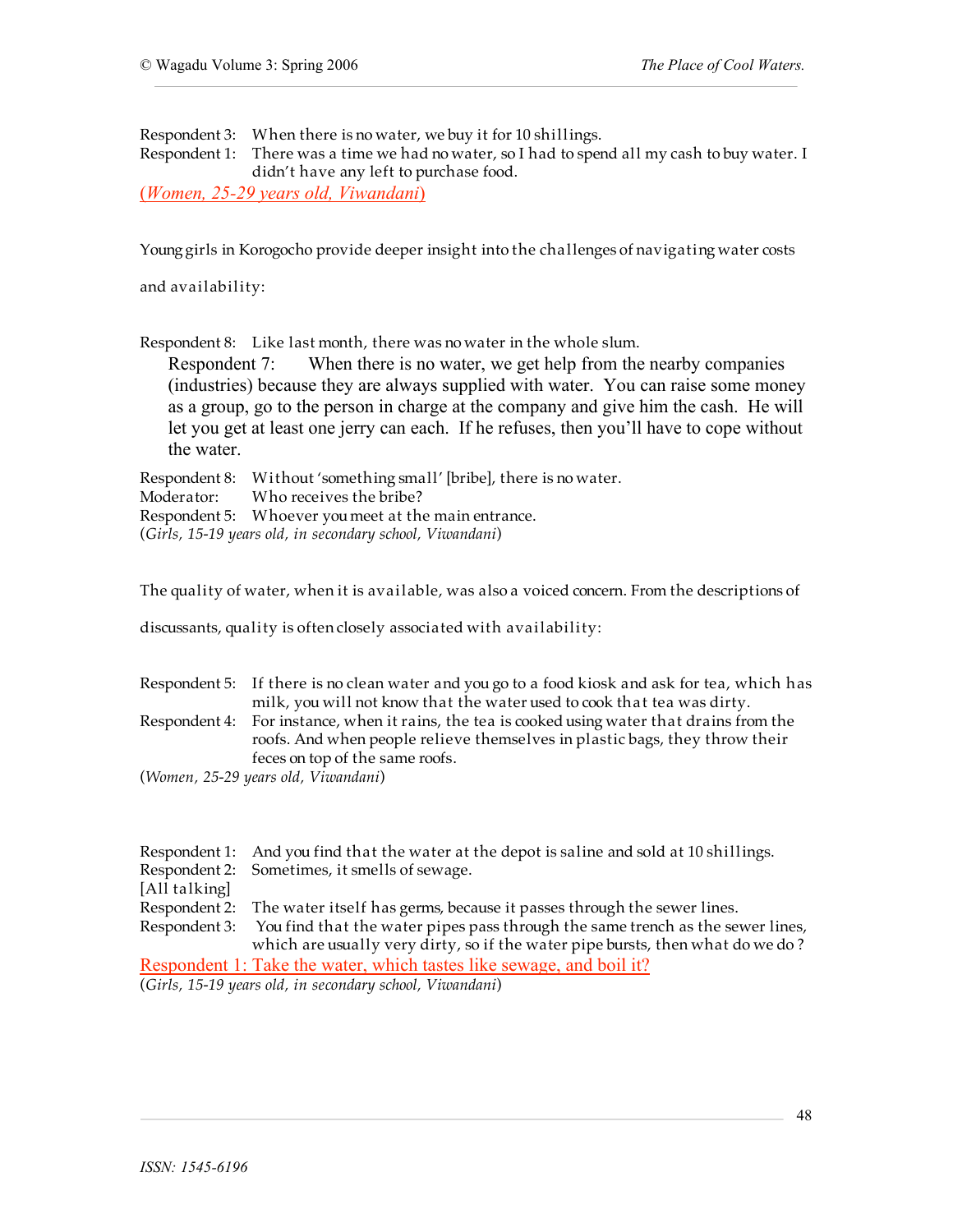The unique challenges which water shortages pose for young girls in school were underscored during the focus group discussions. For instance, while girls (aged 12-14 and 15-19) who were out of school in Korogocho did not perceive securing water in the community to be a problem, schoolgoing girls in both Korogocho and Viwandani had a different perspective. Gender roles and expectations clearly create special concerns for younggirls, who are often seen as water and sanitation managers:

Respondent 7: With the lack of water, girls find it difficult since they are supposed to be clean. When a child comes from school, she will be forced to go and look for water. Sometimes, a pupil may come to school smelling dirty. She will be laughed at by her fellow pupils, but it is not her fault – it's because of the lack of water.

(*Girls, 12-14 years old, in formal primary school, Viwandani*)

| Respondent 6: | Even drinking water [at school] is a problem.                               |
|---------------|-----------------------------------------------------------------------------|
| Moderator:    | Aah, drinking water is also a problem. Can you elaborate further on that?   |
| Respondent 6: | When we go to a tap to get some drinking water, we are told we are behaving |
|               | badly.                                                                      |
| Moderator:    | Who tells you that?                                                         |
|               | Respondent 6: The tap owners.                                               |
| Moderator:    | The tap owners.                                                             |
| Respondent 6: | Eeh                                                                         |
| Moderator:    | Okay.                                                                       |
|               | Respondent 6: So maybe somebody should carry his own water from home?       |

Within this same FGD, we are given further insight into the challenges faced by girls that

attend school:

| Respondent 6:       | When it rains, sewage water finds its way into our classrooms.               |
|---------------------|------------------------------------------------------------------------------|
| Moderator:          | Sewage water - aaah. Thanks. Any other problem caused by water?              |
| Respondent 8:       | We have difficulties in washing our classrooms.                              |
| Moderator:          | Why is it a problem?                                                         |
| Respondent 8:       | There is no water. We are told to carry some water from home, but most of us |
|                     | don't carry.                                                                 |
| Moderator:          | So there are those who don't carry water.                                    |
|                     | Respondent 8: Eehso we just decide to sweep and collect the dirt.            |
| Moderator:          | So sometimes the classrooms are not washed because there is no water.        |
| Respondent 8: Yeah. |                                                                              |
|                     | (Girls, 12-14 years old, in informal primary school, Viwandani)              |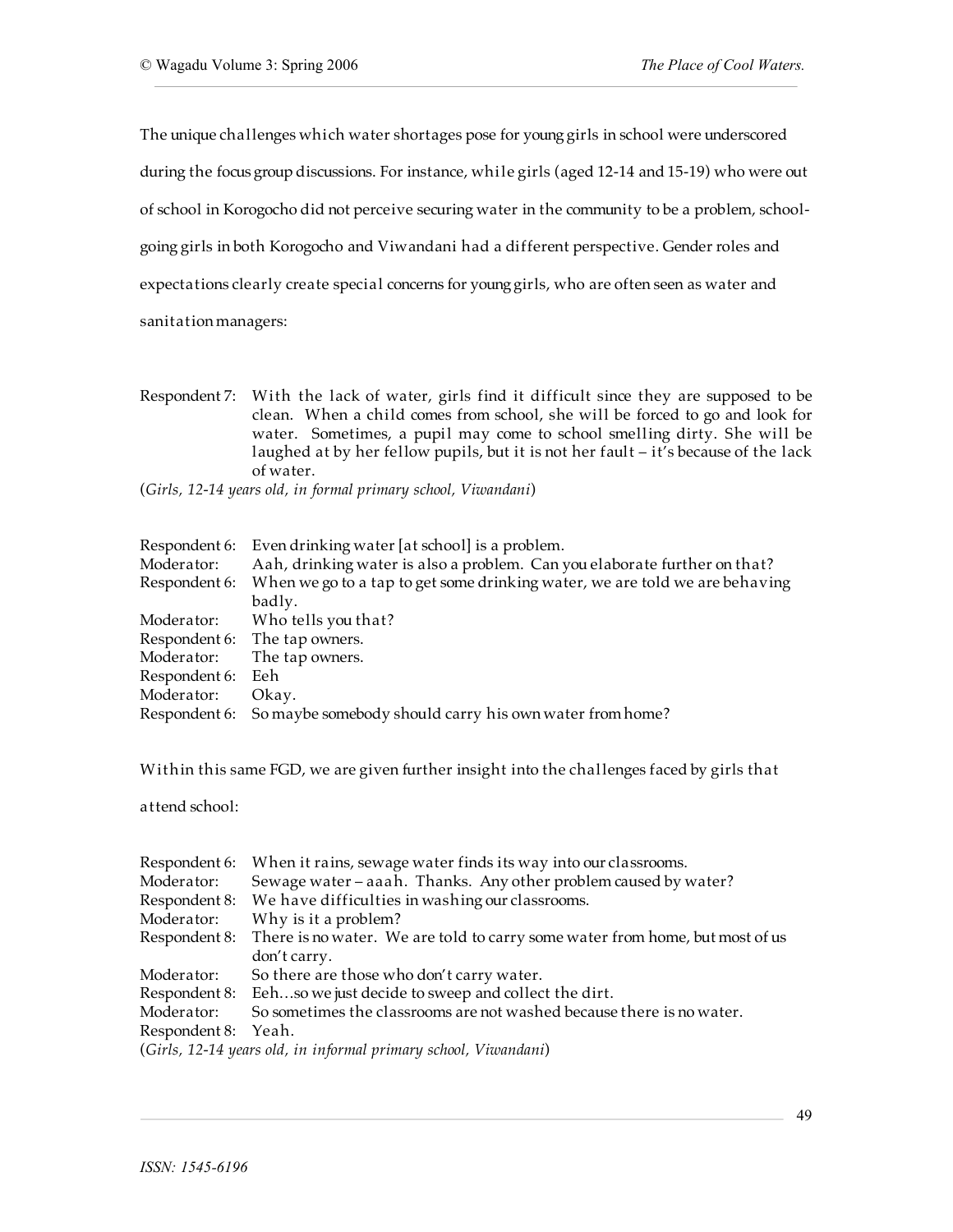Older girls in secondary school are not left out of this picture. As one of them explains, "Sometimes you have to walk a long distance to look for water and at the same time, youneed to go to school. So, you see, you get tired" (Respondent 1 - *Girls, 15-19 years old, in secondary school, Korogocho*). Having water available in school is not something that young girls in the slums can take for granted, as it would mean extra costs for schools that are already resourceconstrained. Unfortunately, its availability at home cannot be guaranteed, either. Water shortages are mentioned frequently across the FGDs as a major issue. That younggirls out of school in Korogocho do not emphasize it as such may have to do with the relatively greater amount of time they have (which, ideally, should be spent in school) to search for water, visà-vis school-going girls.

# Coping Strategies

But how do women and young girls cope with the challenges that they articulate so well? Our findings reveal that female slum-dwellers are obligated to cope using mechanisms that have profound health consequences for both themselves and their families. Another slum-focused study demonstrates the ability of women in informal settlements to make biomedical connections between their environment and ill-health (Amuyunzu-Nyamongo & Taffa, 2004). Our study confirmed these findings as women and girls were keenly aware of the effect of poor water quality and poor hygiene, for instance, on the health of slum residents. Discussants in both communities provided numerous accurate examples of illnesses that might be provoked by water problems, such as cholera, typhoid, and diarrhea. Nonetheless, as the following excerpts indicate, participants clearly felt powerless to take the necessary actions to avert these conditions.

50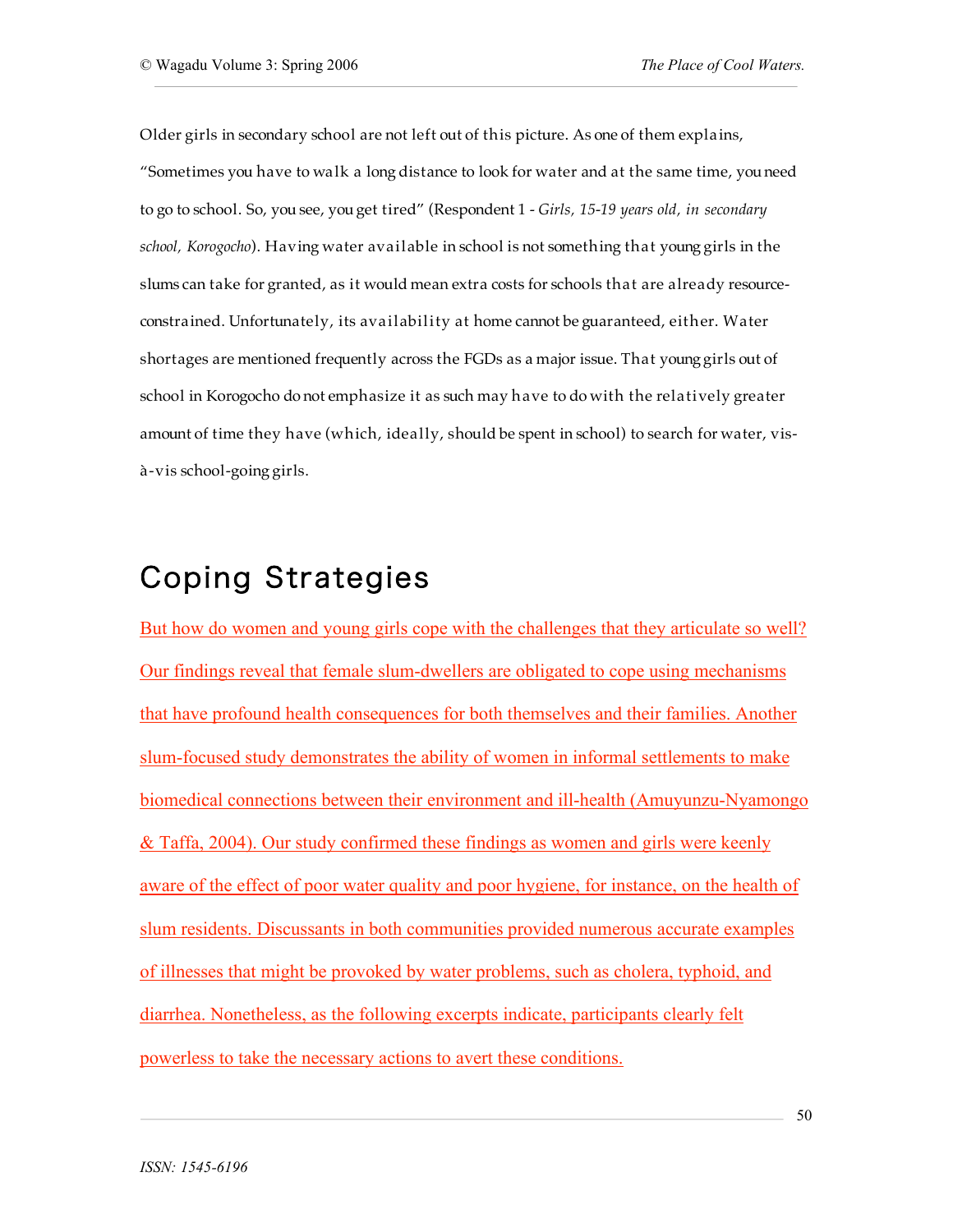|            | Respondent 2: When there is a water shortage, people could disconnect a pipe even from the<br>garbage or even from the sewerage. [] So, you see, we drink water even from<br>sewers.   |
|------------|----------------------------------------------------------------------------------------------------------------------------------------------------------------------------------------|
| Moderator: | Mmm                                                                                                                                                                                    |
|            | Respondent 7: There's a day we fetched water that was whitish; when we used it to cook<br>$ugali, 4$ it was salty.                                                                     |
|            | (Women, 20-49 years old, pilot FGD, Viwandani)                                                                                                                                         |
|            | Respondent 8: [Y] ou find that the water supply is interrupted and there are food sellers who<br>continue to cook githeri, <sup>5</sup> which is sold to us in this place.             |
| Moderator: | Mmm                                                                                                                                                                                    |
|            | Respondent 1: You do not know where they fetch it [the water used to cook] from.                                                                                                       |
|            | Respondent 8: They even fetch it from the river, so as to cook for us because they want                                                                                                |
| money.     |                                                                                                                                                                                        |
|            | And we will eat. You have no alternative. You use that water, even the dirty<br>water you find after water supply resumes. You shall use it, provided it helps<br>you survive the day. |
|            | (Women, 30-49 years old, Korogocho)                                                                                                                                                    |

Respondent 5: We have to search for it [water] because water is life. We

sometimes go to the nearby factories to borrow and mostly they will allow us to draw

water from a well - and that's because they don't use it. Two years ago, we drew water

from these wells, but when you tried to boil the water, it produced foam, and you

wanted to use it for cooking.

Respondent 1: You'll be forced to drink it the way it is because you cannot boil water for the whole family. Paraffin is very expensive; we cannot afford that. (*Women, 25-29 years old, Viwandani*)

<sup>&</sup>lt;sup>4</sup> A staple food, usually made from corn flour (but can also be made from millet or sorghum) and often eaten with kale.<br><sup>5</sup> A kind of porridge, made mainly with maize and beans.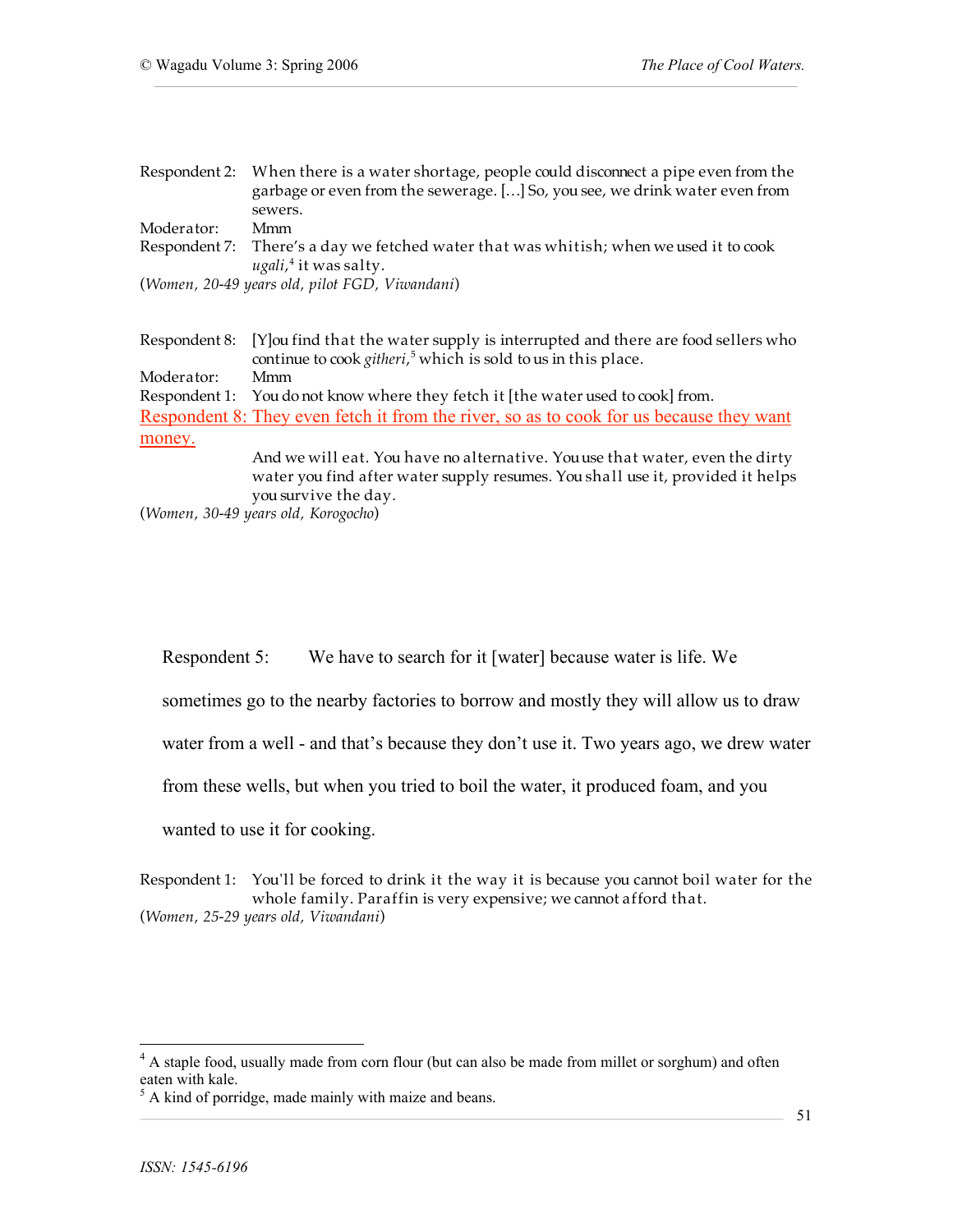Respondent 4: Lack of water reduces the level of sanitation because you'll not be able to wash your utensils or yourself clean. I'll be forced to ration my water so as to economize it.

(*Women, 20-49 years old, pilot FGD, Korogocho*)

Women and girls also rely on creative strategies for coping with water-related problems,

particularly where feeding is concerned. The importance of water in their lives extends beyond

its conventional uses for cleaning, laundering, and bathing. Water is also crucial for abating

hunger in these resource-constrained contexts, as the following narratives demonstrate:

| Moderator: | What do families in Viwandani do whenever there is a food problem? |
|------------|--------------------------------------------------------------------|
|            | Respondent 4: They only drink water.                               |
|            | Moderator: Really? So they only drink water?                       |
|            | (Girls, 12-14, out-of-school, Viwandani)                           |

|                           | Respondent 1: And you see, nowadays, with the kale, you literally chop the whole leaf along |
|---------------------------|---------------------------------------------------------------------------------------------|
|                           | with the stalk, and then you add water so that your family gets satisfied.                  |
|                           | [General laughter]                                                                          |
| Responent 8:              | What are you laughing at when it's the truth?                                               |
| Respondents 1, 2, 3: Yes! |                                                                                             |
|                           | Respondents 2, 7: It is not a lie.                                                          |
|                           | (Women, 30-39 years old, Korogocho)                                                         |

Further accounts drive home the point that without water, food consumption is inevitably

jeopardized – a seemingly obvious concept, but one that is lived out by female slum-

dwellers in ways that are plausibly foreign to their non-slum peers. Food choice is also

affected by whether or not there is sufficient water to prepare a particular food item.

Moderator: Okay, tell us – what causes food problems? Respondent 1: Water does. Moderator: How? Respondent 1: When there is no water, one cannot cook. (*Girls, 12-14 years old, out-of-school, Viwandani*)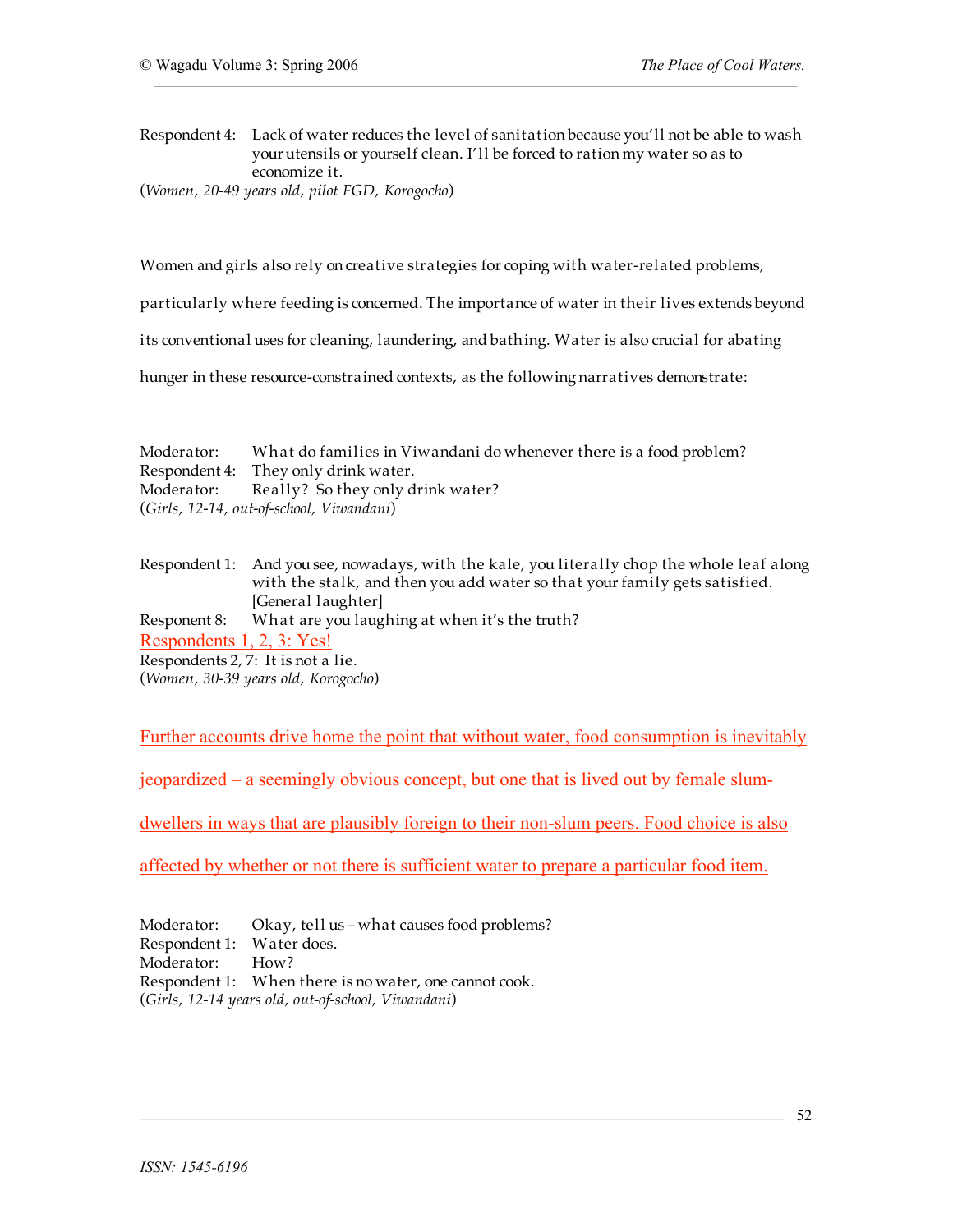Respondent 3: Now you say to yourself, 'I want to cook meat.' How will you cook meat, though, when you don't have water? You have to look for water with those 20 shillings and cook kale or boil potatoes instead. (*Girls, 15-19 years old, in school, Viwandani*)

In the poignant words of another discussant, "You can go to bed without eating just

because there is no water" (Respondent 5 - *Girls, 15-19, in school, Viwandani*).

Coping with water shortages requires much planning and innovation on the part of women, young and old alike. Meals must be carefully planned for, and laundry schedules must be strictly adhered to in order to avert difficult circumstances brought on by water shortages. Mothers of young children are noted as being particularly vulnerable. Their responsibilities as caretakers heighten their need for consistent water supply. When asked how they cope with water shortages, out-of-school girls aged 15-19 in Viwandani had this to say:

Respondent 1: Economy, scaling – there's no washing clothes every now and then. Respondent 6: But those with babies are the ones who suffer most. Respondent 3: It's a problem, but you get used to it. That's why people say you plan. For example, you wash once in a week. Because you know if you wash more than that, what will you use for cooking?

Several participants explained that in the absence of water, it is not uncommon for women and girls to walk long distances in search of it. During such times, the environment becomes increasingly unsupportive, with water-sellers capitalizing on its scarcity, and inflating its cost by anywhere from 500 to 1000 per cent. In addition, sellers might insist on transporting the water for the buyers, thus accruing further profits:

Moderator:What do we do when there are shortages or lack of water?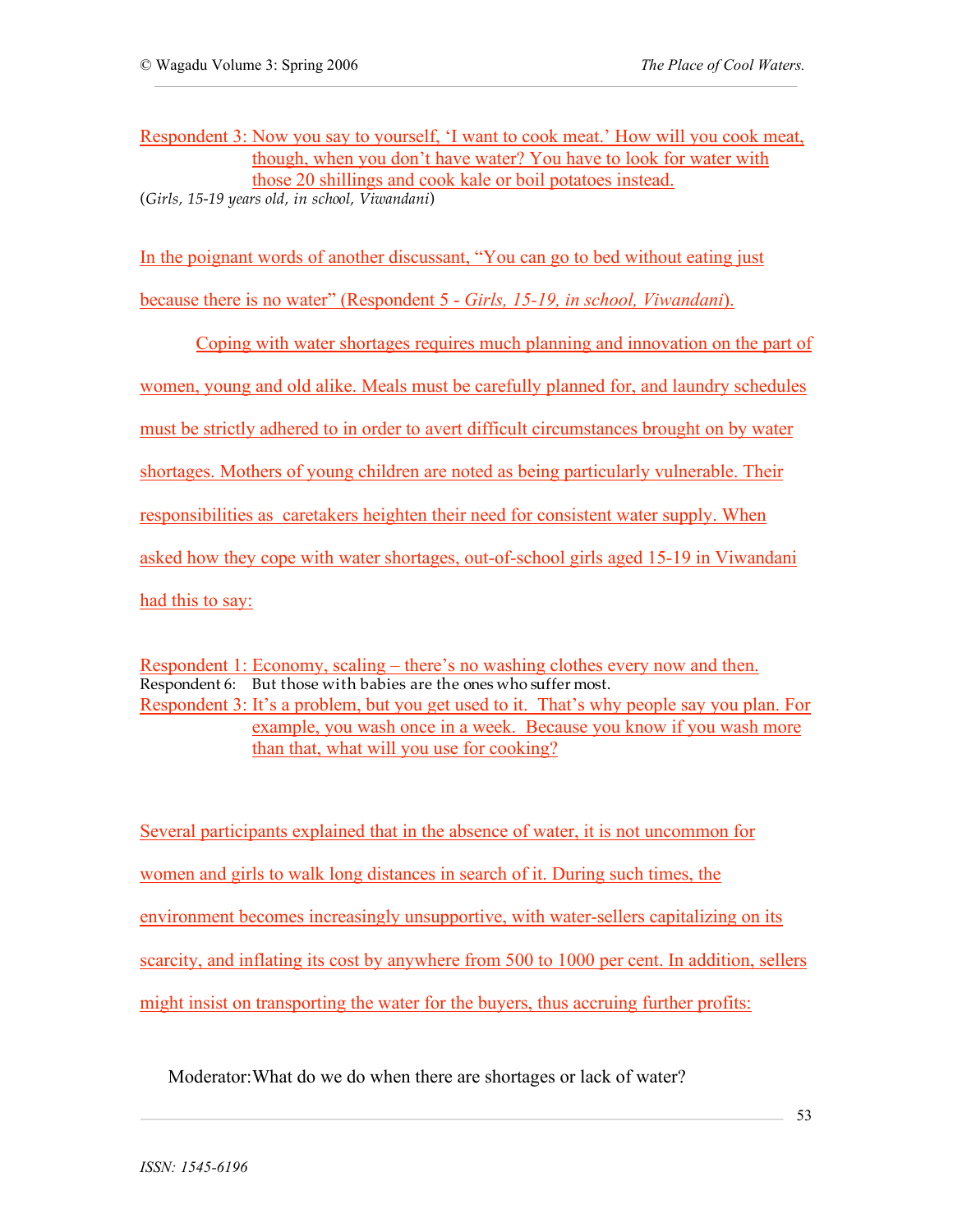All: We go looking for it. Respondent 4: We can walk for even 3 kilometers in search of it. Moderator: Is it free, or for sale? [All talking]: They sell it to you for 2 shillings, or even 10 shillings. (*Girls, 12-14 years old, in formal primary school, Viwandani*).

Respondent 5: Or at times, you don't have water, you may be forced to go as far as from here to the roundabout to look for water. Even if you are capable of carrying the water yourself and have no money, you must pay 30 shillings for the seller to carry it for you. (*Girls, 12-14 years old, in formal primary school, Korogocho*).

There are occasions when creativity and physical exertion (in the form of long-

distance walking, for instance), are not enough. Discussants spoke wryly about these

times when water is simply elusive. Only one participant presented borrowing water from

neighbors as an option in such situations. Customarily, the only strategy available to

women during these times is to do without it:

Respondent 3: If you have money, you'll be able to buy water. If not, you stay without water in the house. (*Women, 20-49 years old, Korogocho*)

Respondent 3: Sometimes, you have to go fetch it at Kariobangi [a neighboring community], and that requires money. Respondent 7: And if you don't have money, you just stay like that. Without water. (*Women, 25-29 years old, Viwandani*)

# Linkages

In our analysis, we were struck by the linkages between water – its availability,

quality, and ownership – and wider societal issues. The connection between water and food

problems was elaborated upon in the previous section. In a word, for women and young girls in

the slums of Nairobi, 'no water' often translates into 'no food.' Food that does not require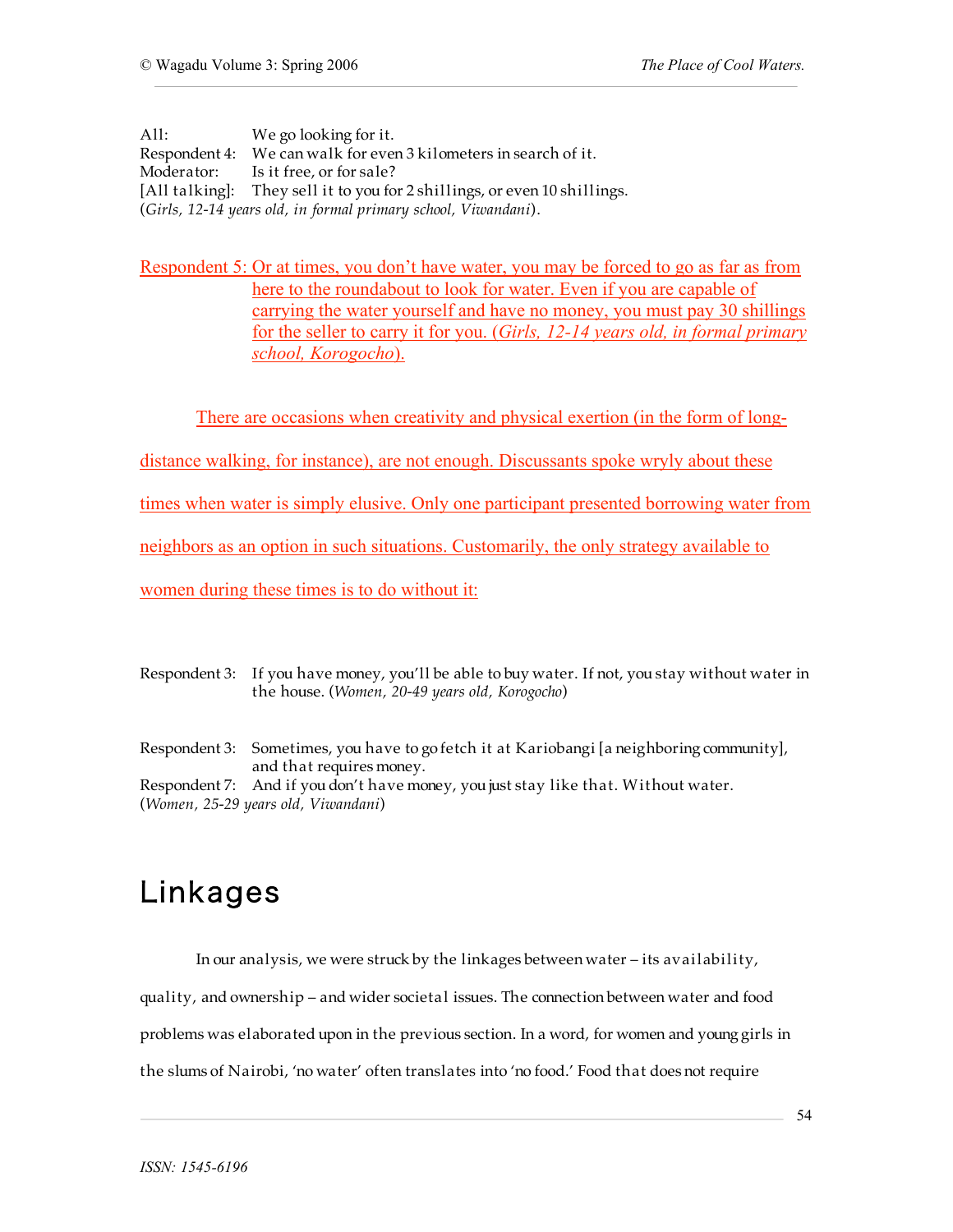preparation is oftenunaffordable. Thus, having water is often a requirement for ensuring that families in informal settlements are actually fed. Furthermore, the importance of sufficient food supply is closely related to the quality of drinking water in the slum context. Should women privilege having safe drinking water over having adequate food supply? This is a question discussants in Viwandani, aged 30-49, address as follows:

- Respondent 2: If you can't afford to buy paraffin, you drink the water without boiling. Because let's say you buy a half-liter of paraffin for 2 shillings and you want to use it for the three meals. Then you have to think about boiling water. We boil water when we have money to buy 3 or 4 liters of paraffin.
- Respondent 1: And you cannot boil the water today, then drink the unboiled water tomorrow and think that you are protecting yourself. We survive by the grace of God.

The same rationale is supported in another focus group conducted in Korogocho:

|            | Respondent 9: Here, water – yes, we have a lot of water – but a lot of it passes through |
|------------|------------------------------------------------------------------------------------------|
|            | the ditches, through plastic pipes. So, when they burst, the water from the              |
|            | ditches enters, and many of us here don't boil water for drinking, so it                 |
|            | brings us problems.                                                                      |
| Moderator: | How come people don't boil drinking water?                                               |
|            | Respondent 9: We are not used to it [chuckles; more chuckling by the others]. It wastes  |
|            | kerosene in the stove.                                                                   |
|            | (Girls, 15-19 years old, out-of-school, Korogocho)                                       |

The lack of piped water in the slums is, naturally, paralleled by a dearth of toilets and

bathrooms. This implies further daily costs for women and young girls in a context

characterized by poverty and high unemployment rates:

|            | Respondent 3: There are houses with a bathroom and toilets, which go for around 1000 |
|------------|--------------------------------------------------------------------------------------|
|            | shillings, but those without go for around 600 or 700 shillings. So, when you are    |
|            | paid that small salary, you know that the rent has to be paid. Sometimes, you        |
|            | don't have a toilet and this forces you to pay for it, which is 2 shillings for      |
|            | each use at a time. These days, you find that you pay 2 shillings for the toilet,    |
|            | 2 shillings for the bathroom.                                                        |
| Moderator: | Does it mean you pay for these every time you are -                                  |
|            | Respondent 3: Everything here is for money.                                          |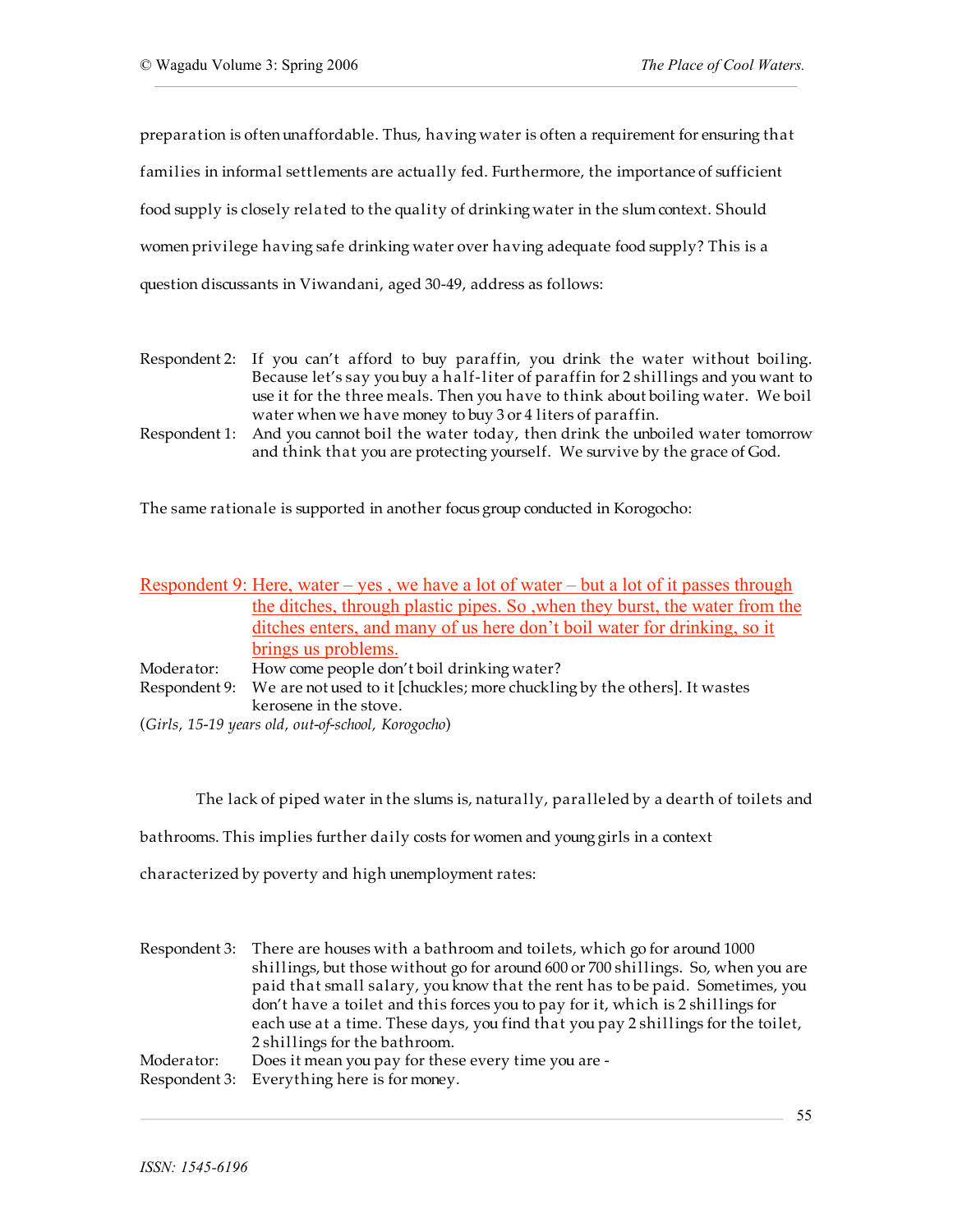Respondent 1: Toilet: 2 shillings; bathroom: 2 shillings; water: 2 shillings – or sometimes 3 shillings – and when there is a shortage, it is 20 shillings. (*Girls, 15-19 years old, in secondary school, Viwandani*)

Perhaps most telling is the linkage womenmake between water and wealth in the slum locale. When asked to define what it means to be 'rich' in informal settlements, or to describe the possessions typically owned by the rich in the slumcontext, responses invariably associated the possession of, or control over, water with wealth. The data suggest that this perception is stronger in Viwandani than in Korogocho. The reasons for this are unclear, although it is possible that Viwandani's proximity to, and frequent engagement with, 'powerful' employers in the industrial area (industries from which they often buy water) might a factor. While there was only one reference expressing this linkage amongst women in Korogocho, those in the informal settlement of Viwandani alluded to the connection between water and wealth quite frequently:

Respondent 2: They [the rich] own taps, and if you beg them to give you water on credit, they won't listen to you.

Respondent 5: If you own a toilet, then you are rich.

(*Women, 25-29 years old, Viwandani*)

Respondent 3: Here in the community, youcan easily identify a rich person. When there is a water shortage, the rich donot struggle, unlike the poor. In the homes of the rich, they have tanks, and pipe connections go through their homes and supply these tanks with water. So while you will be wondering [what to do], they will be using the stored water. By that, you know that they are rich.

(*Girls, 12-14 years old, in primary school, Viwandani*)

Respondent 5: A person can be living here in the slums and he doesn't have enough assets. His kids don't get enough food, they don't have shoes, and they even don't take a bath. Moderator: Please explain to me, what do youmean when you say he doesn't have enough assets? Respondent 5: He has no food. No water and clothing.

(*Girls, 12-14 years old, in primary school, Viwandani*)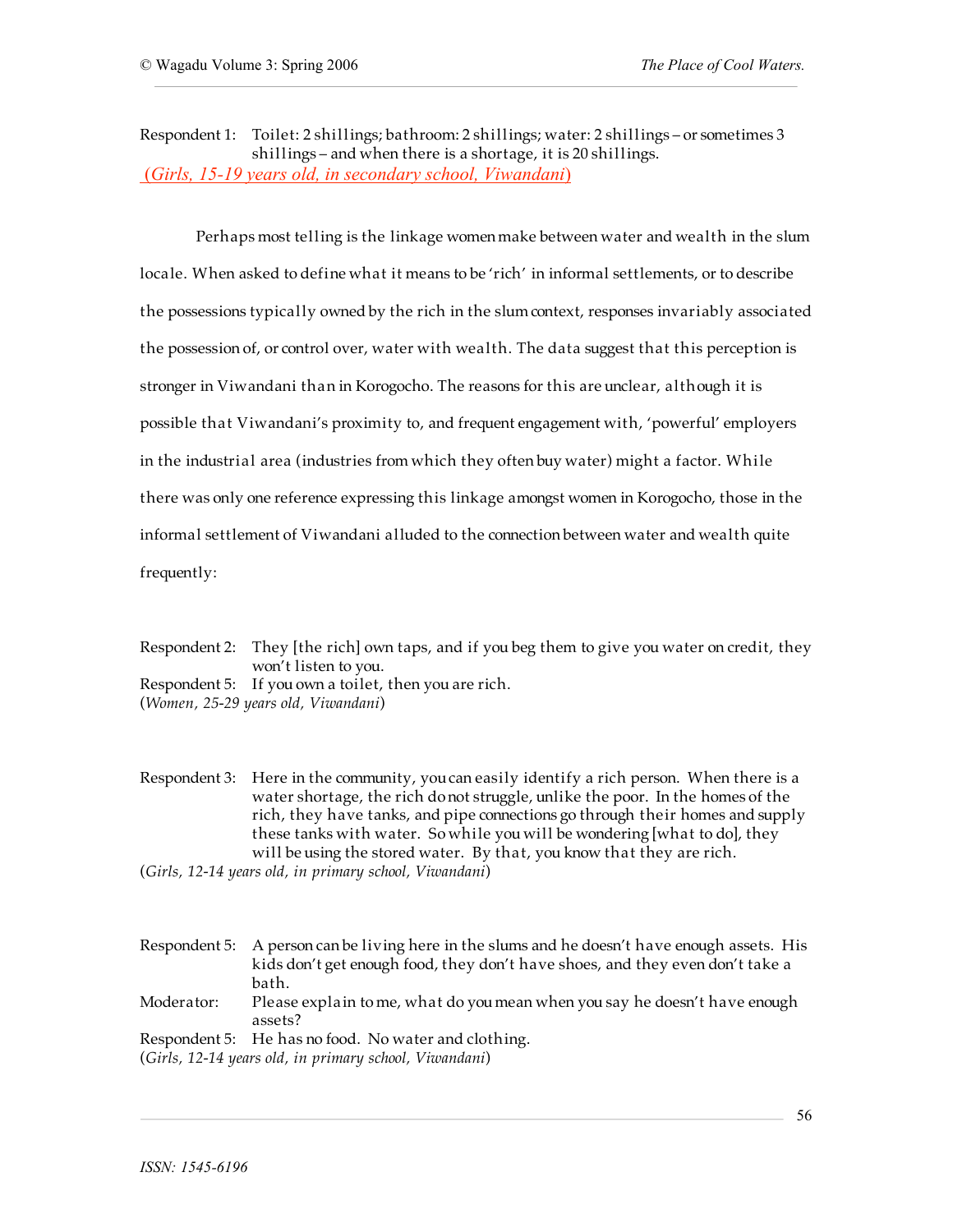#### **Conclusions**

In this paper, we describe the ways in which women and young girls are affected by water in its many forms in two informal settlements located in Nairobi, Kenya. In addition, we explore the strategies female slum residents use to mitigate the myriad effects of water concerns.

Our findings indicate that within the 'unplanned' environment of informal settlements, women and girls face formidable water-related challenges, exacerbated by poverty and gender roles and expectations. Water shortages are common in the slums and women and girls are often responsible for ensuring this scarce resource is available in the home. In a context in which water must be purchased prior to use, unimaginable constraints are placed upon a low-income population that is largely unemployed. Women in these settings are obligated tomodify their families' food choices according to the daily costs of water. With the cost of cooking fuel being a major impediment, unhealthy practices, such as drinkingunboiled water, are the norm. Unfortunately, the water that is available in the slums is often of poor quality, raising questions concerning the hygiene of the affordable food commonly cooked, sold, and eaten in informal settlements. Young girls in school face unique challenges of their own, spending inordinate amounts of time and energy in search of water, with implications for their school engagement.

Water problems also provoke and inform other, wider societal issues within the slums. Inadequate water supply has implications for being able to make use of toilet and bathing facilities – both of which are commonly paid for on daily basis in Korogocho and Viwandani. Most striking is, perhaps, the perception of water as an 'asset' in the slums, demonstrating the power wielded by those who supply slum residents with water, and, sadly, the level of its scarcity.

In our theoretical account of water and women, residents of rural settings normally come to mind when thinking of water difficulties and constraints. Our findings in this paper alert us

*ISSN: 1545-6196*

57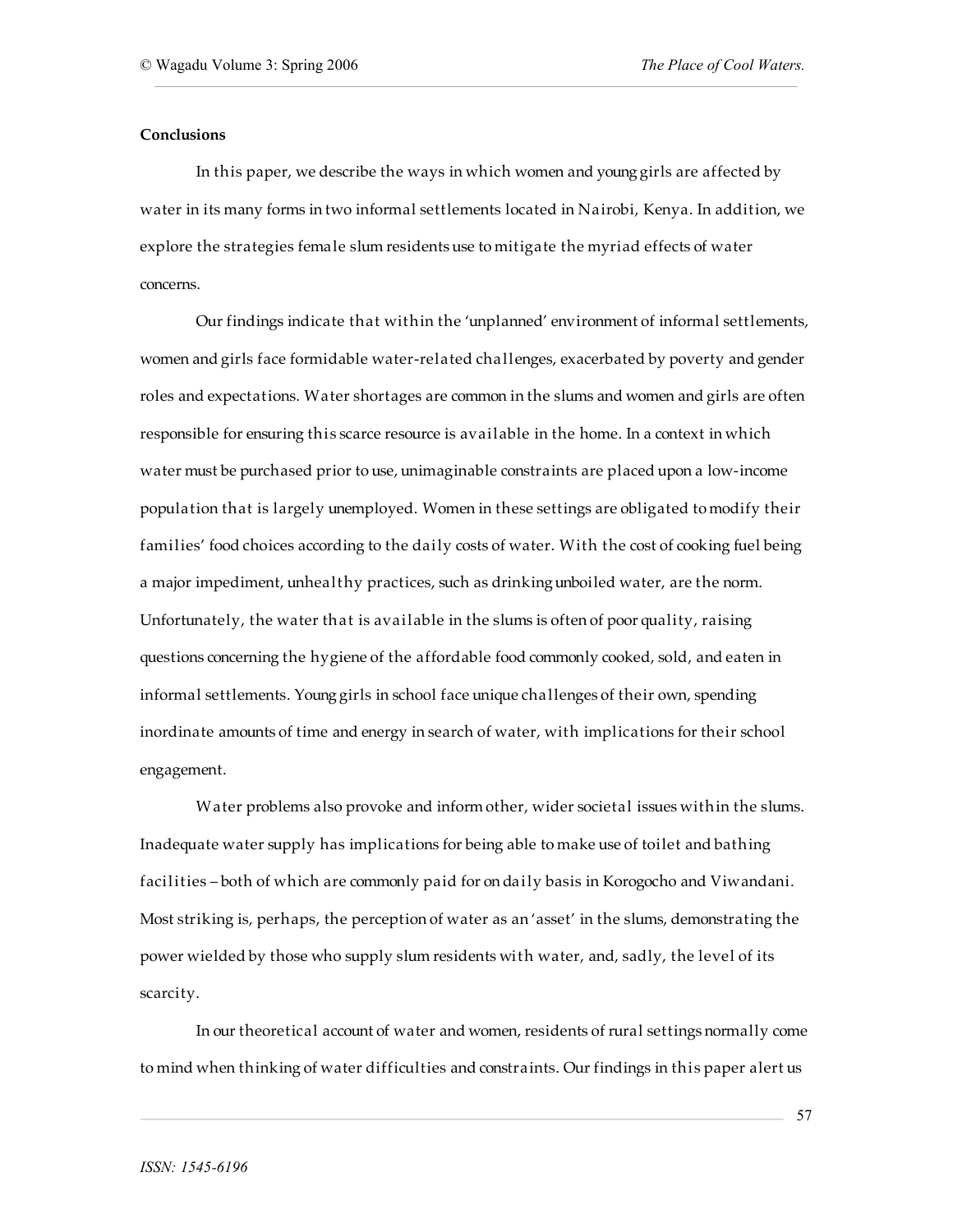to the fact that women in the context of urban poverty must not be forgotten. As one informant remindsus, "It's not like in the rural areas where youcan fetch your water from a river. Here [in urban slums], you have to buy water" (Respondent1 – *Women, 30-49 years old, Viwandani*).

In addition to the general need for increased program and government attention to informal settlements, the narratives presented in this paper demonstrate a need for affordable means of water purification that would make sense for slum residents, as well as for the organized provision of water to these areas. Presently, two-thirds of Africa's urban population lives in informal settlements (UN-HABITAT, 2003). By the year 2030, Africa's population will be largely urban, with a large proportion living in slums (ibid.). The achievement of the Millennium Development Goals will undoubtedly weigh heavily on the consideration given to the needs of informal settlements. The word 'Nairobi' is, paradoxically, the Maasai term for 'the place of cool waters.' The current challenge is to make the capital city of Kenya such a place – a place of cool waters – for women and girls in the slums.

58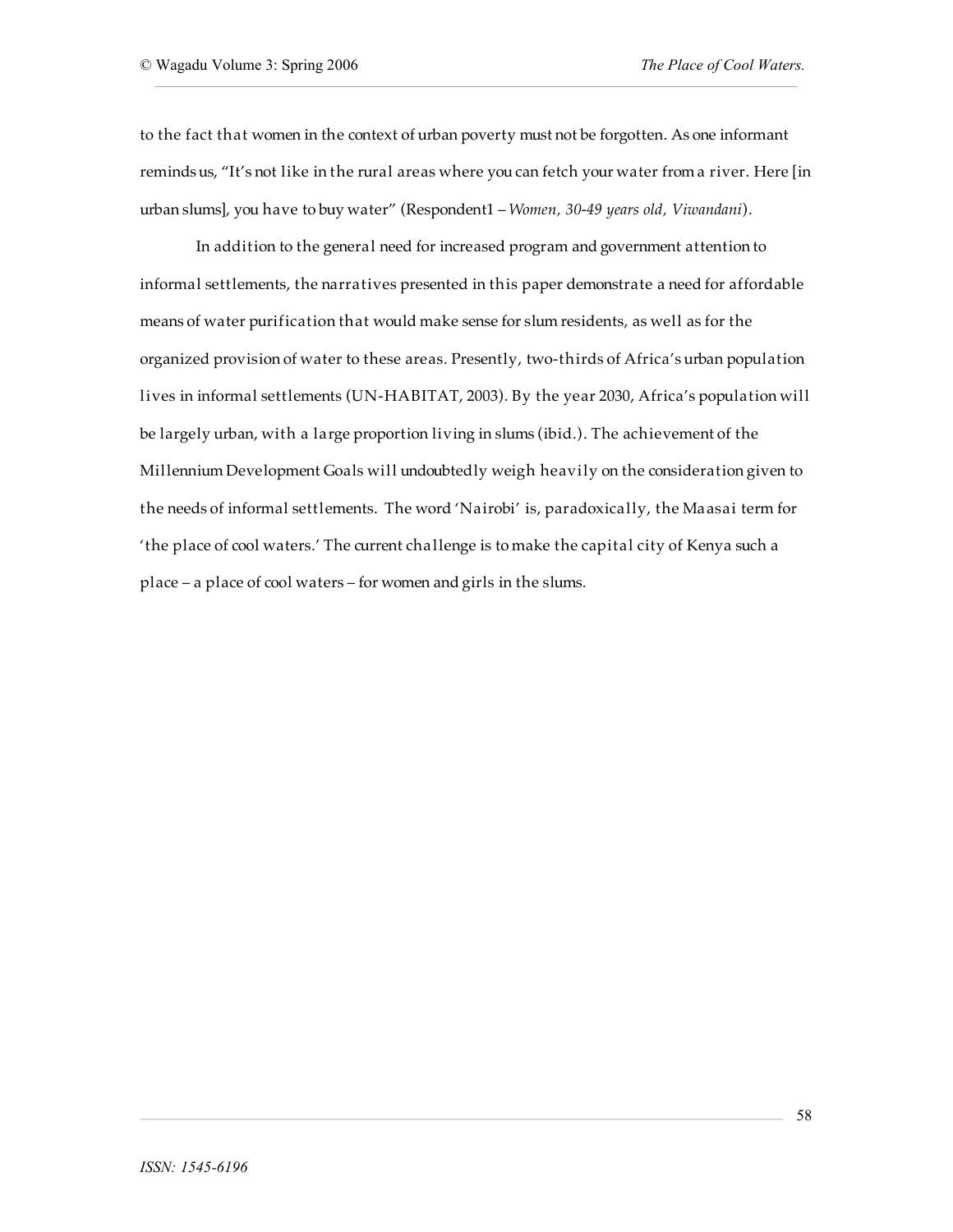### References

Amuyunzu-Nyamongo, M. & Taffa, N. (2004, January). The triad of poverty, environment, and child health in Nairobi informal settlements. *Journal of Health and Population in Developing Countries.* Retrieved June 3, 2005, from http://www.jhpdc.unc.edu

APHRC (African Population and Health Research Center). (2002). *Population and health dynamics in Nairobi's informal settlements*. Nairobi: African Population and Health Research Center.

Creswell, J.W. (1998). *Qualitative inquiry and research design: Choosing among five traditions*. Thousand Oaks, CA: Sage.

Ekejiuba, F. (1995). Down to fundamentals: Women-centred hearthholds in rural West Africa. In Deborah Fahey Bryceson (ed.), *Women Wielding the Hoe*, 47-61. Oxford: Oxford University Press.

Fotso. J-C. (2005). Urban-Rural Differentials in Child Malnutrition: Trends and Socioeconomic Correlates in Sub-Saharan Africa. Unpublished manuscript.

IISD (International Institute for Sustainable Development). (2004, March).*Water-L News*, 9. Retrieved from http://www.iisd.ca/Water-l/Water-L\_News\_9.html

Kuate-Defo, B., 1996. Areal and socioeconomic differentials in infant and child mortality in Cameroon. Social Science and Medicine 42, 399-420.

Lalou, R., Legrand, T.K., 1997. Child mortality in the urban and rural Sahel. Population: An English Selection 9, 147-68.

MDC (Matrix Development Consultants). (1993). *Nairobi's informal settlements: An inventory*. Report prepared for USAID/REDSO/ESA (No. PN-ABH-74: L). Nairobi: USAID.

Mugisha, F. & Zulu, E. M. (2004). The influence of alcohol, drugs and substance abuse on sexual relationships and perception of risk to HIV infection among adolescents in the informal settlements of Nairobi. *Journal of Youth Studies* 7(3): 279-293.

Nangulu-Ayuku, A. (2000). Politics, urban planning, and population settlement: Nairobi, 1912- 1916. *Journal of Third World Studies* 17(2).

Obando, A. E. (2003, November). Women and water privatization. *Women's Human Rights Net*. Retrieved from http://www.whrnet.org/docs/issue-water.html

UN-HABITAT (2003). *Global report on human settlements, 2003: The challenge of slums*. London: Earthscan.

UNIFEM (2003). *Women, environment, water: Reflections on the promotion and protection of women's right to water.* Geneva: United Nations.